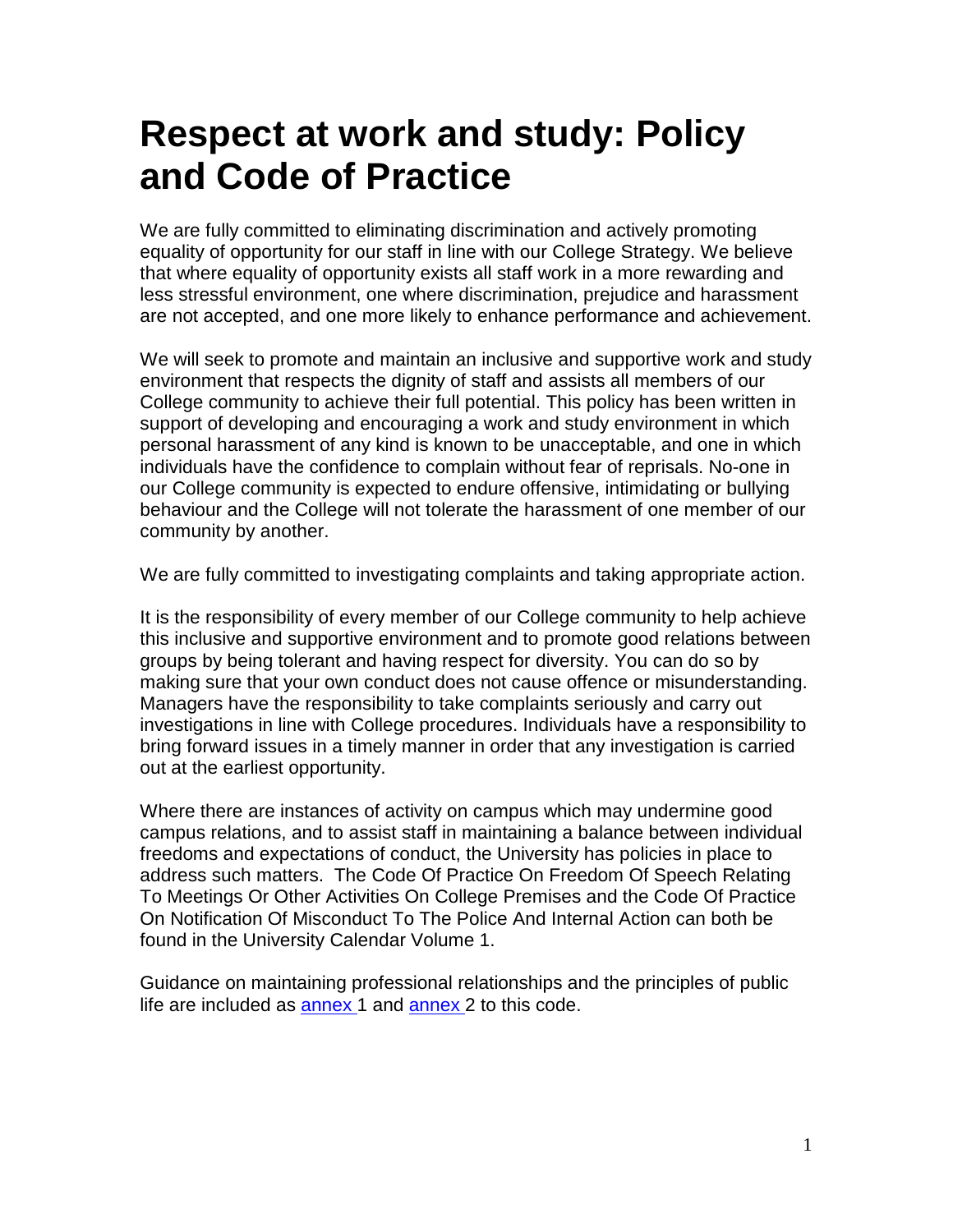## **Guiding Principles**

Appropriate members of the College community will receive training in dealing with cases of harassment, and will be available to any student or member of staff to offer advice or information in confidence, help to resolve issues if the complainant wishes, and act as a channel for complaints. (Individual or collective complaints about terms and conditions of employment which do not involve harassment are dealt with under the established grievance procedures for academic and support staff.) We will aim to recruit Harassment contacts where possible.

Where an individual wishes to make a complaint against his\her Manager, then the complaint should be addressed to a more senior manager.

When reported, complaints of harassment will be dealt with without unreasonable delay. Though some forms of harassment may be resolved informally, there may be occasions when a formal approach is required from the onset. It is important that individuals bring forward complaints at the earliest opportunity and within a reasonable time frame in order that a thorough appreciation of all the circumstances can be gained.

The possibility that complaints might be brought with vexatious or malicious intent is also recognised by the College and may provide grounds for disciplinary action.

All records concerning allegations or complaints of harassment will be treated as confidential and in line with the provisions of the Data Protection Act.

Cases of alleged harassment will be investigated impartially by the College, which will ensure that the alleged harasser has the opportunity to be represented and to be given a clear account of the allegation so that he/she may state his\her case.

Unless incidents of harassment are notified in a timely manner, the College may find itself unable adequately to take steps to prevent or eliminate harassment. It is therefore important that staff use the channels provided (see 'sources of help' at the end of this document) as set out in this document. We will monitor reported cases of harassment and report the results of our monitoring to St John's Council on an annual basis. This monitoring will be carried out anonymously, and the statistical data collected will be used to inform policy reviews.

## **What is Personal Harassment?**

Personal harassment is difficult to define in terms of acceptable or unacceptable behaviour.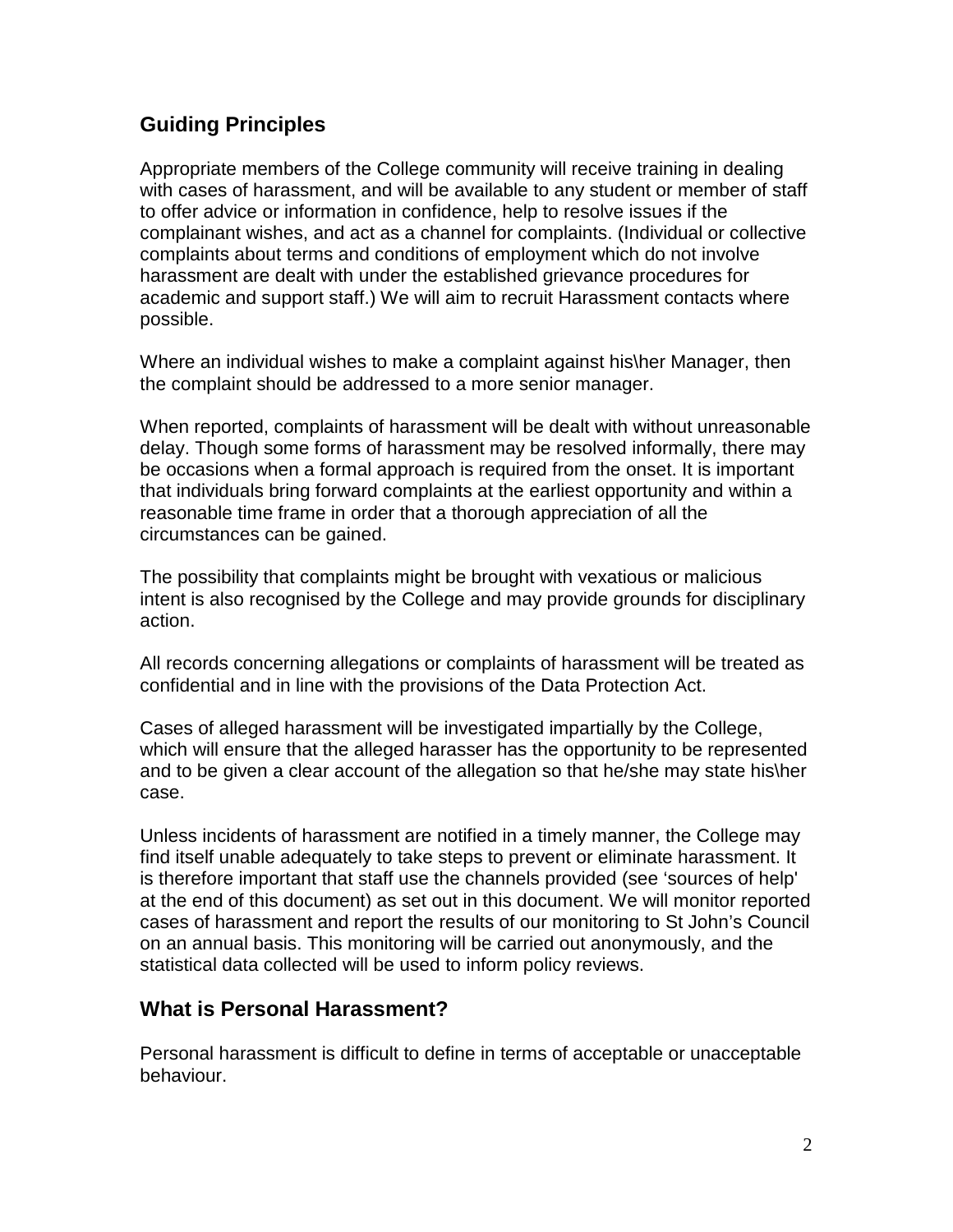It is important to understand that even behaviour which is not intended to cause offence or distress may do so. Differences of attitude or culture and the misinterpretation of social signals can mean that what seems like harassment to one person may not seem so to another. The defining features, however, are that the behaviour is offensive, hostile or intimidating to the recipient and would be regarded as harassment by any reasonable person. It may consist of behaviour taking place over a period of time or a single incident, but in all cases it involves an unwanted, unwelcome or uninvited act which makes the recipient feel uncomfortable, embarrassed, humiliated, unsafe or frightened.

It should be noted that incidents outside of normal hours, and not on College premises might still require investigation and action where incidents involve members of the College community.

Any difficulty in defining personal harassment should not deter a member of staff or a student from seeking support or complaining of behaviour which causes them distress. They should also not be deterred because of embarrassment or fear of intimidation or publicity. The College will respect the particular sensitivity of harassment complaints and their consequences, and will treat any complaint with the utmost confidentiality. Complaints will not normally be taken further than the complainant wishes.

**Sexual Harassment** involves unwanted sexual attention which emphasises sexual status over status as an individual, colleague or student, or unwanted conduct on the grounds of a persons sex which violates their dignity, or creates an intimidating, hostile, degrading, humiliating or offensive environment. We tend to think first of women being harassed by men, but it may also occur between members of the same sex or of men by women. Harassment is especially serious when the alleged harasser is in a position of power to the person complaining of the harassment.

Harassment on the grounds of a person's **sexual orientation** is unwanted conduct that violates a person's dignity or creates an intimidating, hostile, degrading, humiliating or offensive environment.

**Racial and Religious Harassment** occurs when someone's actions or words, based on race, religion, colour, ethnic or national origins, are unwelcome and violate another person's dignity or create an environment that is intimidating, hostile, degrading, humiliating or offensive. (Note: the MacPherson report which followed the Stephen Lawrence Inquiry defined a racist incident as "any incident which is perceived to be racist by the victim or any other person".)

**Disability Harassment** may be defined as behaviour, deliberate or otherwise, relating to a persons disability, which violates a disabled person's dignity or creates an intimidating, hostile, degrading, humiliating or offensive environment for the individual. Disability harassment can occur in situations such as undue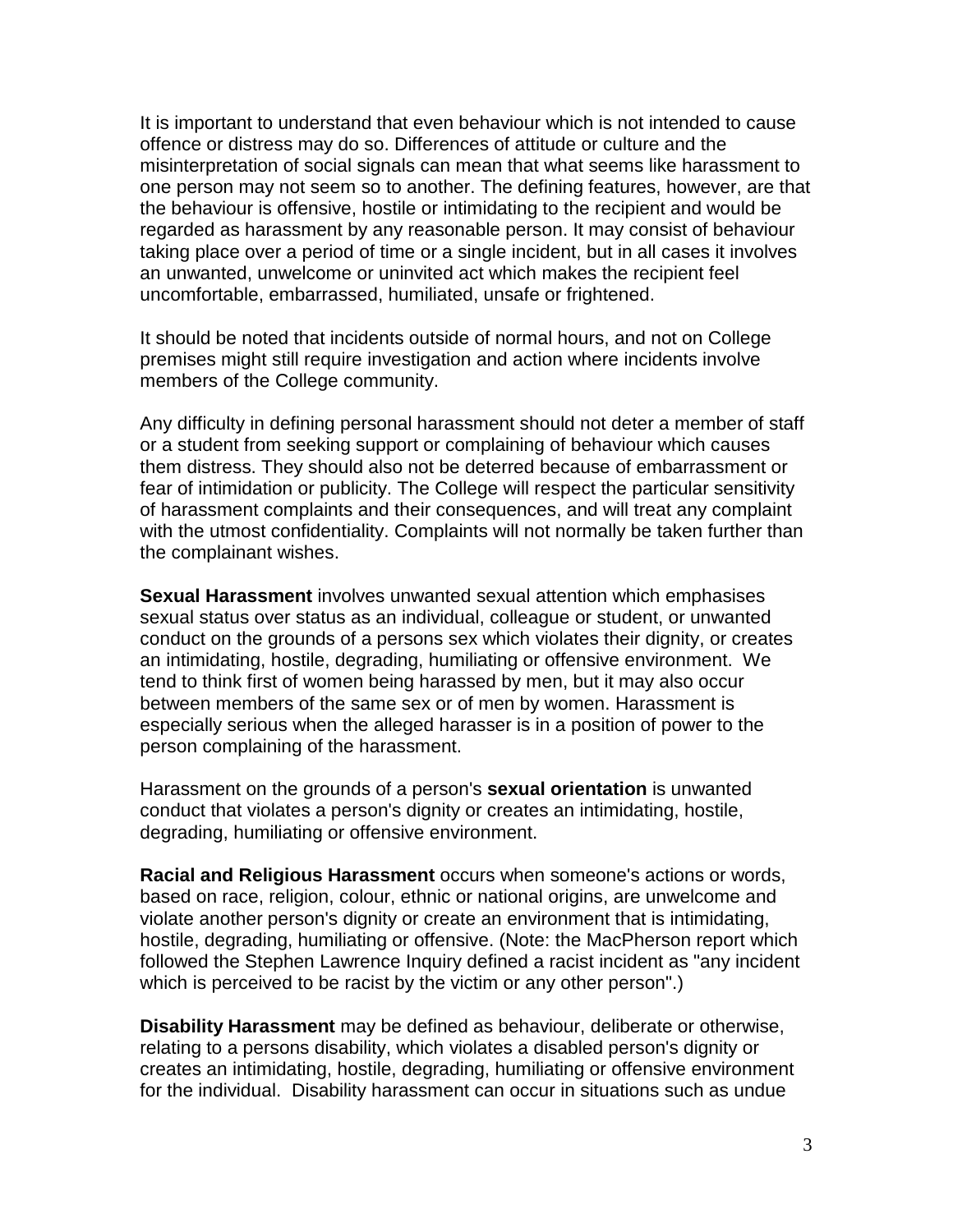pressure or intimidation, impractical work expectations or offensive language or jokes.

**Age** harassment may be described as treating a person differently because of his\her perceived youth or mature age, which violates a person's dignity, or creates an intimidating, hostile, degrading, humiliating or offensive environment. For example in applying age limits in recruitment and selection, training and promotion opportunities. The College has for some time removed age bias in employment, by removing age requirements and 'age for wage' salary scales.

**Bullying** may be defined as offensive, abusive, intimidating, malicious or insulting behaviour and abuse of power which makes the recipient feel upset, threatened, humiliated or vulnerable. As with all forms of harassment, it is the impact on the individual and not the intention of the perpetrator which determines whether bullying has occurred.

Bullying is most commonly associated with an abuse of power, most typically by a manager in an employment relationship or Lecturer/tutor in a staff/student relationship (see also guidelines on consensual relationships). However, other power relationships may equally lead to bullying by colleagues or a group of people who target an individual.

## **Firm, Fair Management**

Effective leadership and management is based on respect, trust, support and encouragement. Managers are responsible for ensuring that staff who report to them perform to an acceptable standard. Legitimate monitoring of an employee's behaviour or job performance does not, therefore, constitute bullying.

It is reasonable to expect a manager to carry out these functions in a fair, firm and consistent manner. Carrying out these functions does not constitute an act of bullying or harassment, although some staff may feel anxious whilst the procedures are ongoing.

It is important to differentiate between firm, fair management and bullying behaviour. It is in the interests of the College that managers should be able to carry out their duties without threat of ill-intentioned, malicious, vexatious or unreasonable complaints.

It is not always easy to differentiate between firm, fair management and bullying and harassment, but some examples of what is considered firm/fair management are as follows:

- Consistent and fair.
- Determined to achieve the best results, but reasonable and flexible.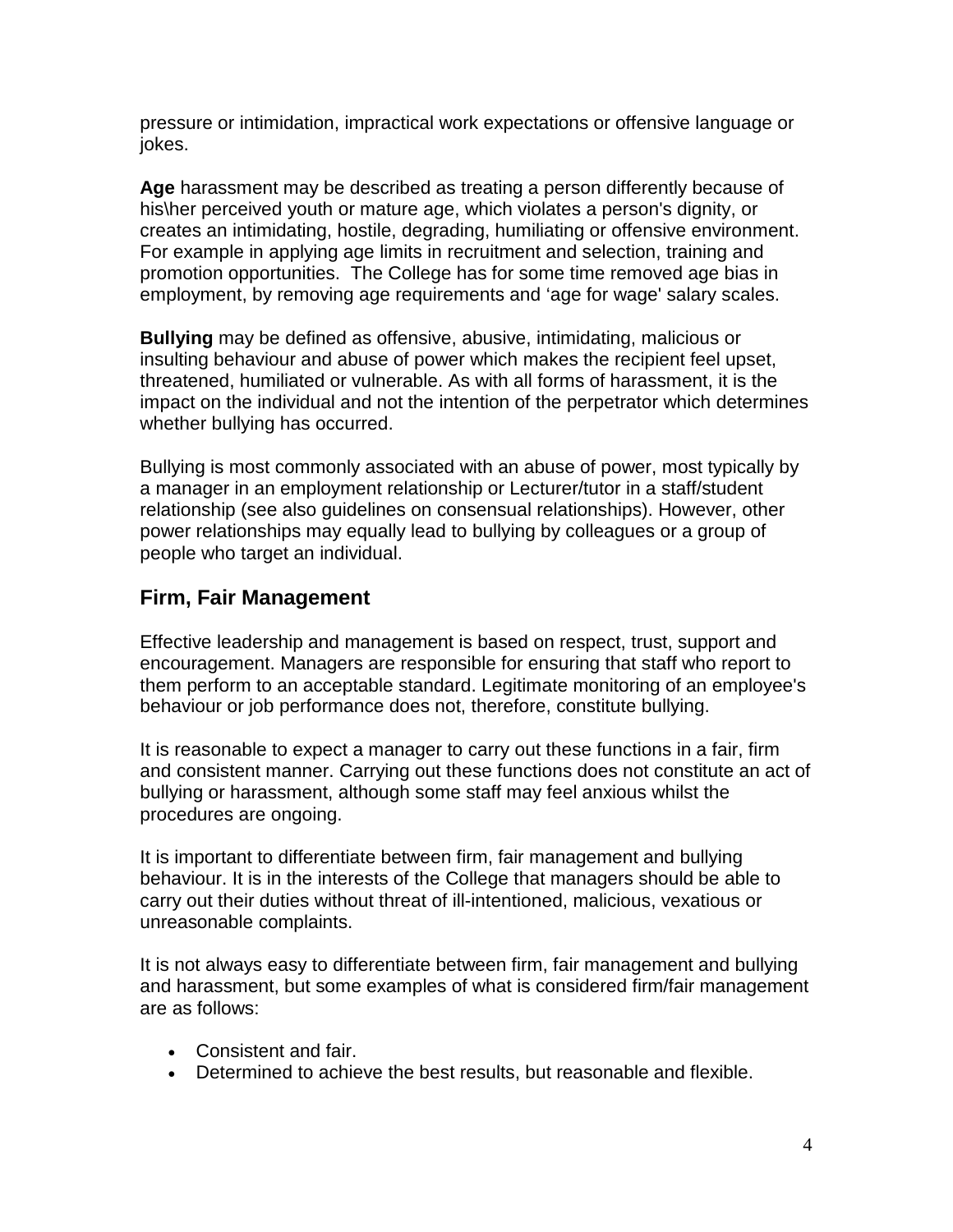- Knows own mind and is clear about own ideas, but willing to consult with colleagues before drawing up proposals.
- Insists upon high standards of service in quality of and behaviour within the team.
- Will discuss in private any perceived deterioration before forming any views or taking action, and does not apportion blame on others when things go wrong.
- Asks for people's views, listens and assimilates feedback.
- Consistently demonstrates sensitivity to the behaviour of others and adapts own behaviour to get the optimum work outputs.
- Consistently demonstrates behaviour irrespective of where work takes place and regardless of numbers of staff present.

## **What you can do if you feel you are subject to harassment, directly or indirectly.**

#### **If you feel that you are being subjected to personal harassment in any form, do not feel that it is your fault or that you have to tolerate it.**

In order to maintain working relationships matters should be dealt with by an informal intervention wherever possible.

## **Informal Stage**

The informal process for **members of staff** seeking to make allegations of personal harassment is as follows:

Discuss the matter with a trusted colleague, harassment contact or Trade Union representative. You should be aware that the alleged harasser may raise a counter-accusation, and so it may be wise to alert someone else to your concern. (It may be helpful for you to keep a note of the details of any relevant incidents which cause offence, including the names of any witnesses.)

Speak to the person concerned or write a letter to the person causing offence to let them him\her know that his\her behaviour is unacceptable to you. "I think your behaviour\remark is offensive and I want you to stop". In some circumstances this may be sufficient.

Speak to your Manager or offending person's Manager and ask that they speak to the person concerned. Alternatively, write an explanatory letter to your Manager.

If you are not satisfied, you may request an informal investigation to be carried out by your Manager who will be supported wherever possible. The outcome of this investigation may be: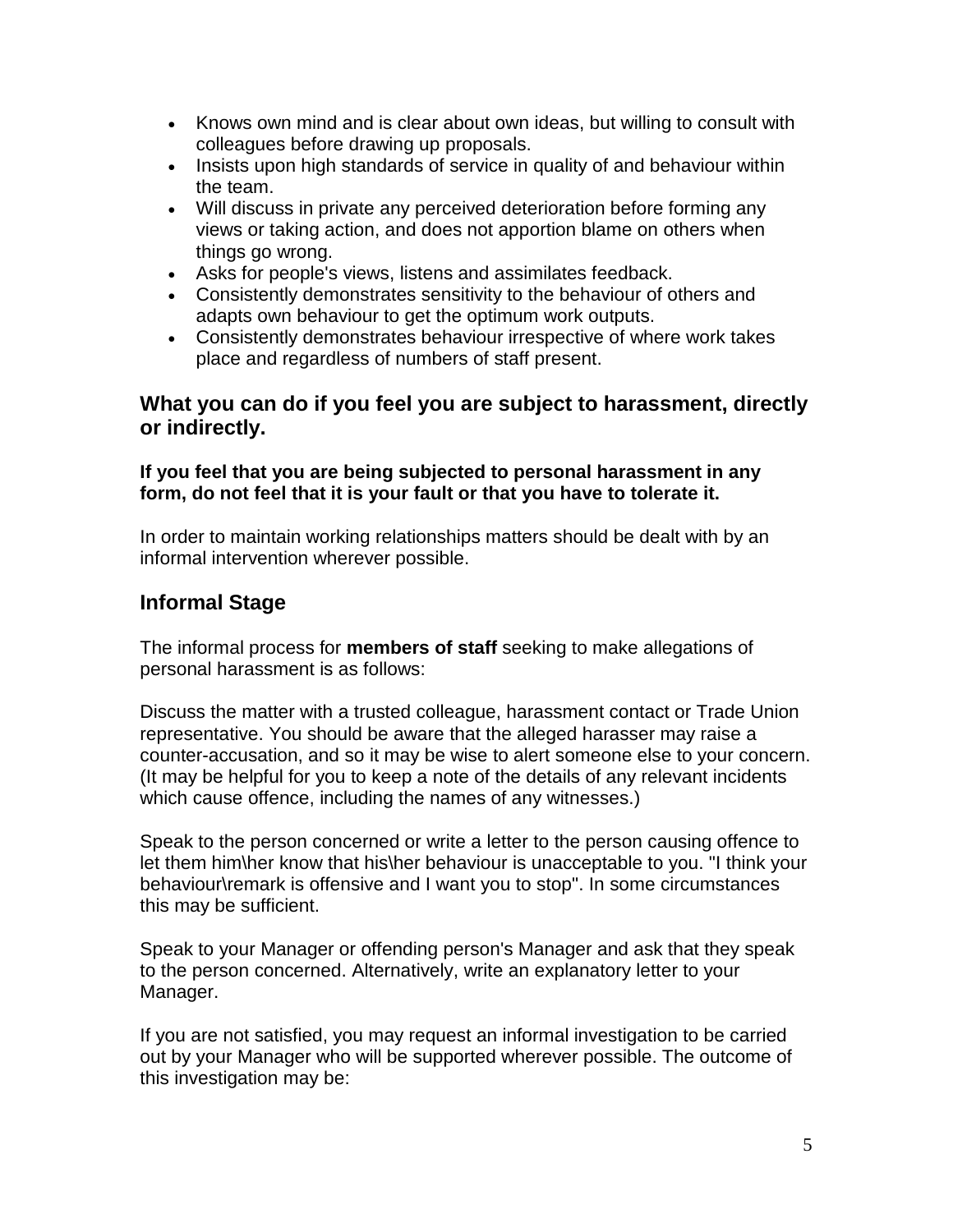- Complaint not founded.
- Situation mutually resolved.
- Complaint founded in which case action short of disciplinary action may be taken which could include:
	- The offending person offering a written apology and agreeing to undertake a training course or receive personal counselling by an appropriate body (ie Race Equality Council).
	- Both parties agreeing to work with a conciliator who may be internal or external to the College.

## Formal stage

Where the informal approach is unsuccessful, or you wish to move straight to a formal stage, the appropriate Grievance/Complaint Procedure will be followed. Staff should contact the Bursar for information about the correct Grievance Procedure to be followed.

## **Formal stage**

Where the informal approach is unsuccessful, or you wish to move straight to a formal stage, the appropriate Grievance/Complaint Procedure will be followed. Staff should contact the Bursar for information about the correct Grievance Procedure to be followed.

## **Cases of Rape or other Physical Assault on Staff**

If you are the victim of rape or other physical assault, seek help immediately. The attack should be reported to the police as soon as possible, and you will be able to choose to see a female or a male officer. You will be given advice but what further action is to be taken, if any, will be your decision. For your own protection and the protection of others, it is important that the offender is dealt with. If you decide to go to the police, you will not be left to go alone, unless you so wish. Locally available advice and help centres for women and men who are the victims of rape or other sexual assault are also listed below:

## **Sources of help**

Help and advice, including guidance leaflets, is available from:

## **Staff**

• Staff Trade Union Representatives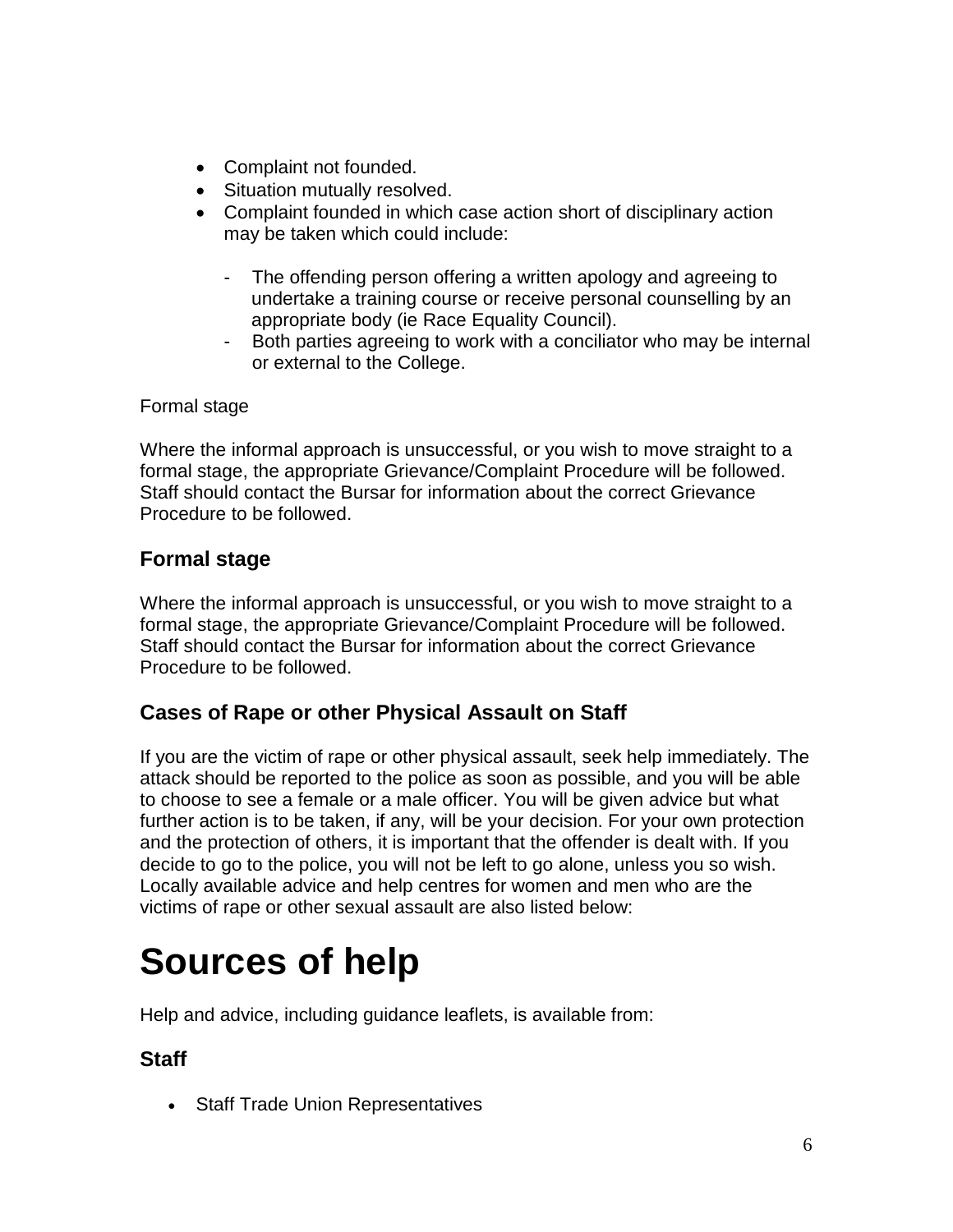- Heads of Sections
- Occupational Health Adviser
- Harassment Network contacts if available
- College Officers

The Darlington and County Durham Racial Equality Council offers advice and support to all members of the University community. Tel. 01325 283900 or 0191 3862700.

## **Other advice and help centres are:-**

- **Tyneside Rape and Sexual Abuse:** Helpline Monday and Thursday, 6.00 pm to 8.00 pm. Tel 232 9858. Address: PO Box 13, Gosforth, Newcastle. [www.tynesidercc.org.uk](http://www.tynesidercc.org.uk/)
- **Cleveland Women's Support network** (domestic and sexual violence) Tel 01642 822331. Address: 22 Hoylake Road, Saltersgill, Middlesbrough, Cleveland TS4 3JL
- **Samaritans (**Helpline 24 hour 0845 7909090, s, open to personal callers 9 am to 9.30 pm**)**: Tel. 384 2727, 26 Sutton Street, Durham, DH1 4BW Tel. 232 7272, 15 Portland Terrace, Newcastle-upon-Tyne, Tyne & Wear, NE2 1QQ Tel 0845 7909090, 147 Borough Road, Middlesbrough, Cleveland, TS1 3AT
- **Mentor** helpline for men 7-10 pm Tuesday and Thursdays. Tel. 0191 261 9990
- **MESMAC NE (**Gay and bisexual men's support service**)** Monday-Friday 9 am to 5 pm.

Tel 0191 2331333 (minicom 2332112). Address: 3rd floor, 11 Nelson Street, Newcastle Upon Tyne, Tyne and Wear NE1 5AN Tel 01642 804400. Address 4th floor, 31-33 Albert Road, Middlesbrough, TS1 1PE.

## **Annex 1 - Maintaining professional relationships**

Members of staff may be faced with situations where personal interest may conflict with their duties and might be uncertain about how to deal with them. This guidance sets out some principles to help staff avoid conferring unfair advantage or disadvantage on students, staff or other individuals because of personal relationships, i.e. friendships of different types where one party may be in a position to secure advantage for the other in areas of employment and academic life.

The underlying principle of maintaining professional relationships is that all members of staff should adhere to the "Seven Principles of Public Life" drawn up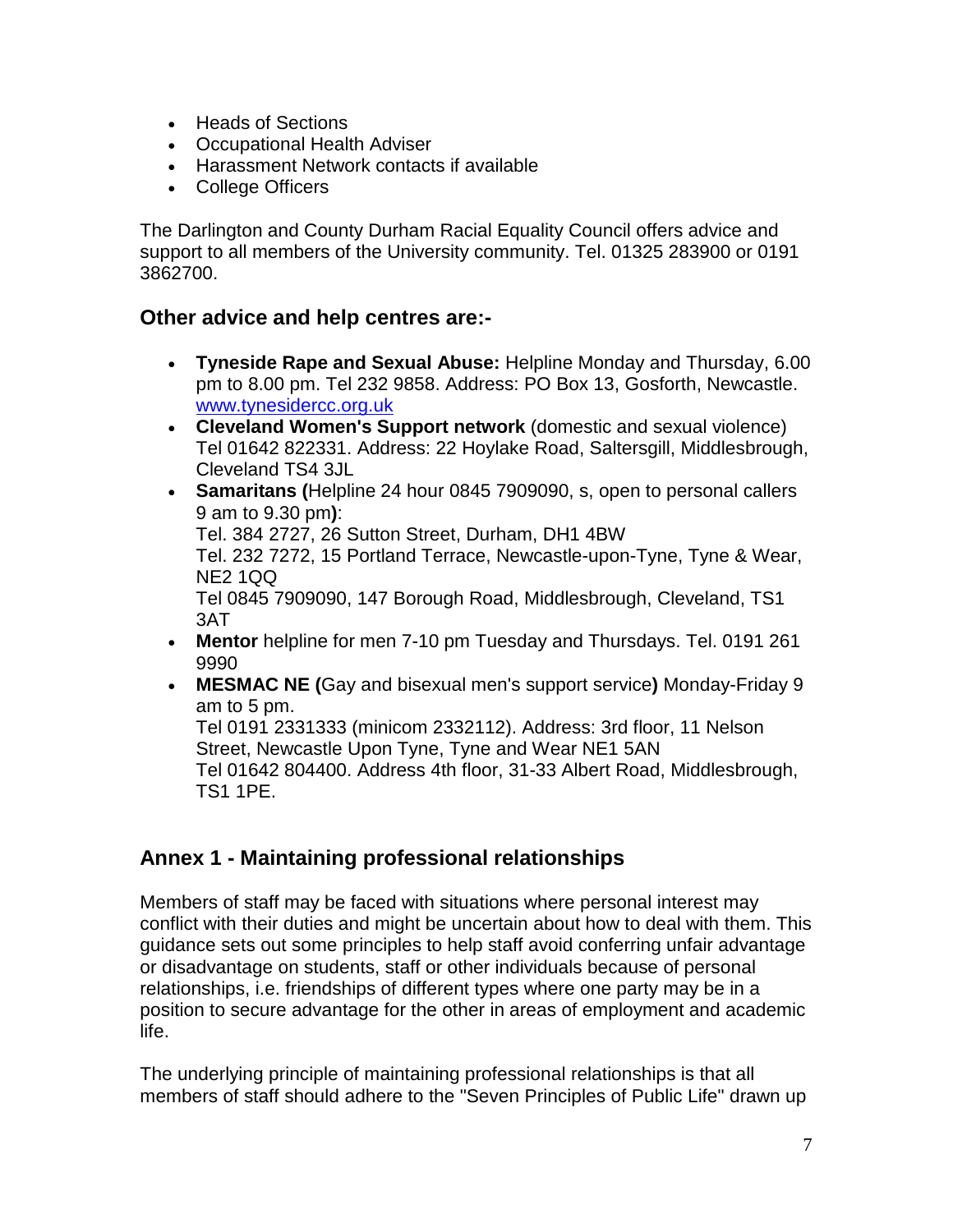under the Nolan (now Neill) committee to which this guidance relates (see Annex [2\)](http://www.dur.ac.uk/diversity.equality/contact/respect/annex5).

#### **Relationships between Staff and Students**

The University values good professional relationships between staff and students.

The University is committed to an environment for staff and undergraduate and postgraduate students where decisions about assessment, selection and access to resources are based on merit.

Members of staff should recognize a professional and ethical responsibility to protect the interests of students, to respect the trust involved in the staff/student relationship and to accept the constraints and obligations inherent in that responsibility.

Students who are, or who have been, involved in an intimate relationship with a member of staff, and who do not consider their involvement to be truly consensual have the right of complaint under the University's harassment procedure.

The establishment of an academic relationship with family members or with friends or associates who become students may also raise ethical and professional issues.

Professional responsibilities of staff towards students may be academic (including assessment), administrative or advisory. If there are concerns about the nature of a relationship, a member of staff must inform his/her head of department without undue delay and ensure that there is a clear separation from such responsibilities. Failure to do so may lead to complaints of bias and possible disciplinary action.

#### **Relationships between members of staff**

Where intimate relationships occur between members of staff, it is the responsibility of both individuals to deal appropriately with any potential conflicts of interest. For example, it may be necessary to review the relevant reporting structure if the relationship is between a line manager and a member of staff.

Staff should take care that financial, family or personal relationships are entered into on a consensual basis and do not advantage or unfairly disadvantage any member of staff, or other individuals, e.g. in dealing with applications for jobs.

Where relevant, the Head of Department should be immediately informed if a relationship is causing concern at work. The matter will be treated in absolute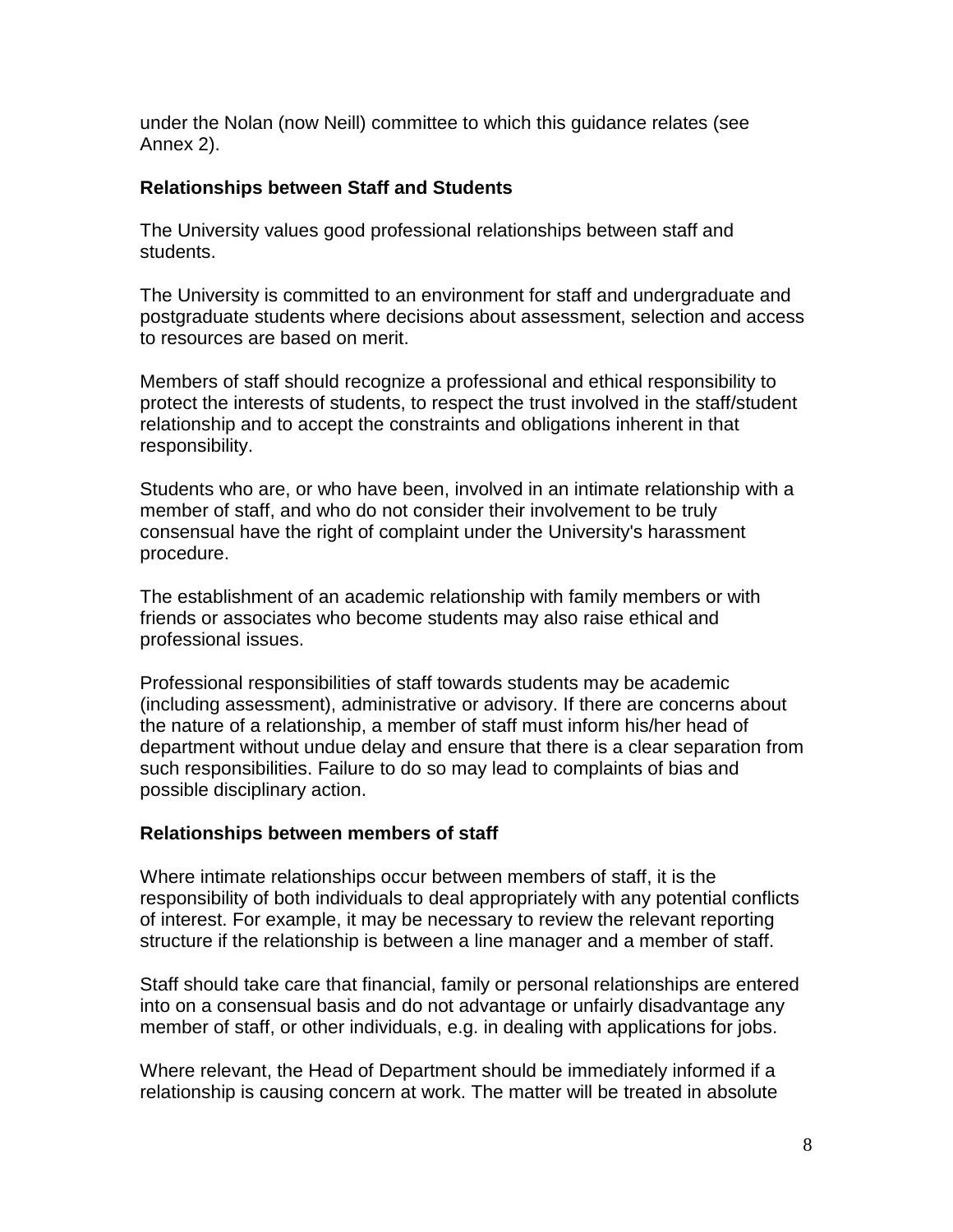confidence and, in consultation with the member(s) of staff, ways sought to avoid conflicts of interest.

Members of staff who have close personal or familial relationships with an applicant for employment must declare their interest and avoid any involvement in the appointment process, either as a member of an appointment panel or in the shortlisting process. It is acceptable to act as a referee for an applicant in this situation provided the interest is made clear in the letter of support.

A member of staff who is, or who has been , involved in an intimate relationship with another member of staff, who does not consider their involvement to be truly consensual and where the relationship is causing problems at work will have the right of complaint under the University's Respect at Work and study Policy and Code of Practice procedure.

## **Annex 2 - The seven principles of public life**

The Nolan Committee has set out **'Seven Principles of Public Life'** which it believes should apply to all in the public service. These are:

#### **Selflessness**

Holders of public office should act solely in terms of the public interest. They should not do so in order to gain financial or other benefits for themselves, their family or their friends.

## **Integrity**

Holders of public office should not place themselves under any financial or other obligation to outside individuals or organizations that might seek to influence them in the performance of their official duties.

## **Objectivity**

In carrying out public business, including making public appointments, awarding contracts, or recommending individuals for rewards and benefits, holders of public office should make choices on merit.

#### **Accountability**

Holders of public office should be as open as possible about all the decisions and actions that they take. They should give reasons for their decisions and restrict information only when the wider public interest clearly demands.

#### **Openness**

Holders of public office should be as open as possible about all the decisions and actions that they take. They should give reasons for their decisions and restrict information only when the wider public interest clearly demands.